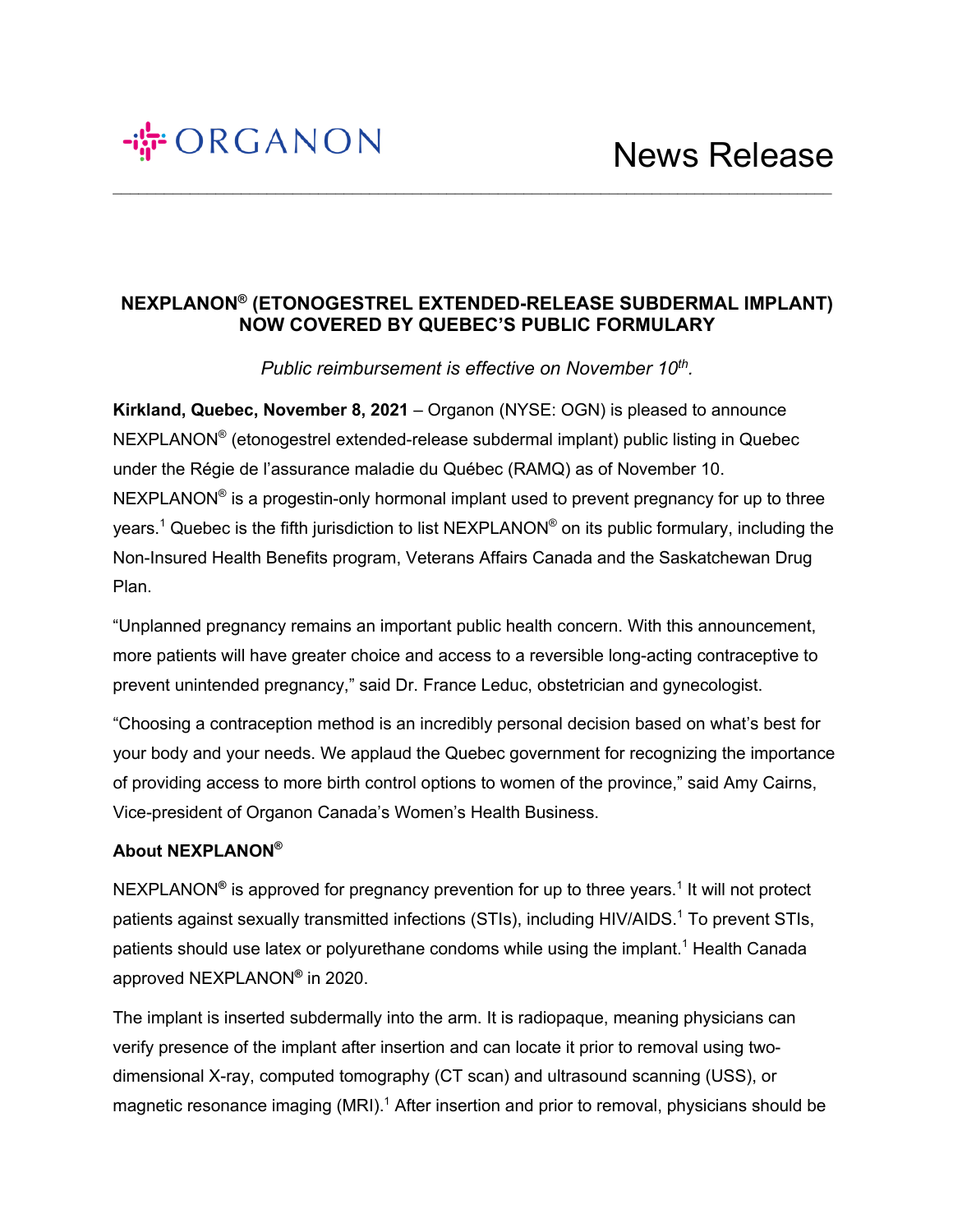able to verify the presence of the implant in the patient's arm by palpation.<sup>1</sup> If the implant cannot be palpated, the physician can use one of the four available methods to verify presence of the implant.<sup>1</sup>

#### **About Organon**

Organon (NYSE: OGN) is a global healthcare company formed through a spin-off from Merck, (NYSE: MRK) known as MSD outside of the United States and Canada, focused on improving the health of women throughout their lives. Here for her health, the company has a portfolio of more than 60 medicines and products across a range of therapeutic areas. Led by the reproductive health portfolio coupled with an expanding biosimilars business and stable franchise of established medicines, Organon's products produce strong cash flows that will support investments in future growth opportunities in women's health, including business development like recently acquired Alydia Health, a medical device company focused on treating postpartum hemorrhage. In addition, Organon is pursuing opportunities to collaborate with biopharmaceutical innovators looking to commercialize their products by leveraging its scale and presence in fast growing international markets.

Organon has a global footprint with significant scale and geographic reach, world-class commercial capabilities, and approximately 9,000 employees with headquarters located in Jersey City, New Jersey.

For more information, visit www.organon.ca and connect with us on LinkedIn and Twitter.

#### **Forward-Looking Statement of Organon & Co., Jersey City, N.J., USA**

This news release of Organon & Co., Jersey City, N.J., USA (the "company") may include "forward-looking statements" within the meaning of the safe harbor provisions of the U.S. Private Securities Litigation Reform Act of 1995. These statements are based upon the current beliefs and expectations of the company's management and are subject to significant risks and uncertainties. If underlying assumptions prove inaccurate or risks or uncertainties materialize, actual results may differ materially from those set forth in the forward-looking statements.

Risks and uncertainties include but are not limited to, general industry conditions and competition; general economic factors, including interest rate and currency exchange rate fluctuations; the impact of the recent global outbreak of novel coronavirus disease (COVID-19); the impact of pharmaceutical industry regulation and health care legislation in the United States and internationally; global trends toward health care cost containment; technological advances,